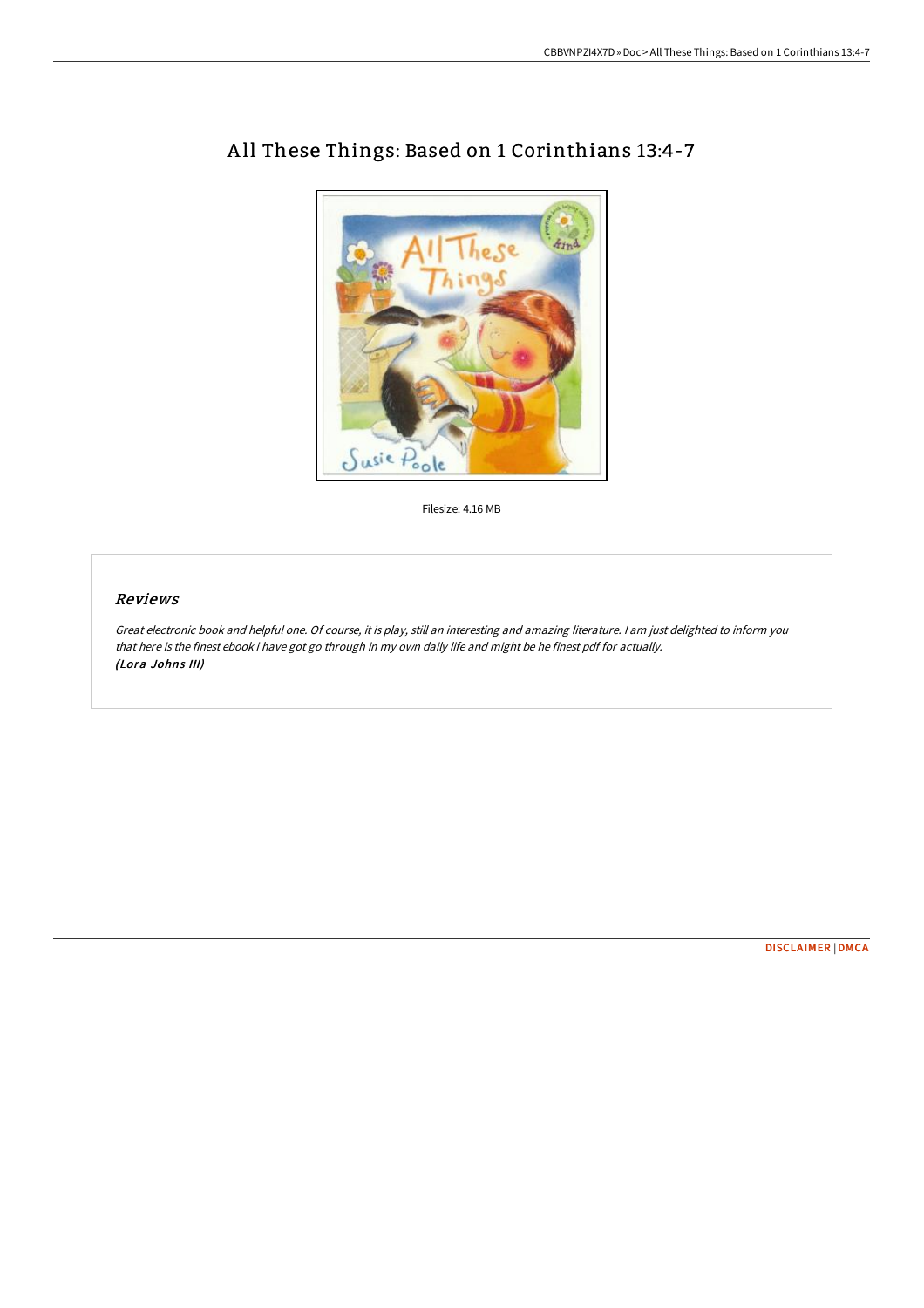### ALL THESE THINGS: BASED ON 1 CORINTHIANS 13:4-7



To get All These Things: Based on 1 Corinthians 13:4-7 eBook, you should follow the button below and download the file or have accessibility to other information which might be in conjuction with ALL THESE THINGS: BASED ON 1 CORINTHIANS 13:4-7 ebook.

Pupfish Ltd. Board book. Condition: New. New copy - Usually dispatched within 2 working days.

B Read All These Things: Based on 1 [Corinthians](http://www.bookdirs.com/all-these-things-based-on-1-corinthians-13-4-7.html) 13:4-7 Online  $\blacksquare$ Download PDF All These Things: Based on 1 [Corinthians](http://www.bookdirs.com/all-these-things-based-on-1-corinthians-13-4-7.html) 13:4-7